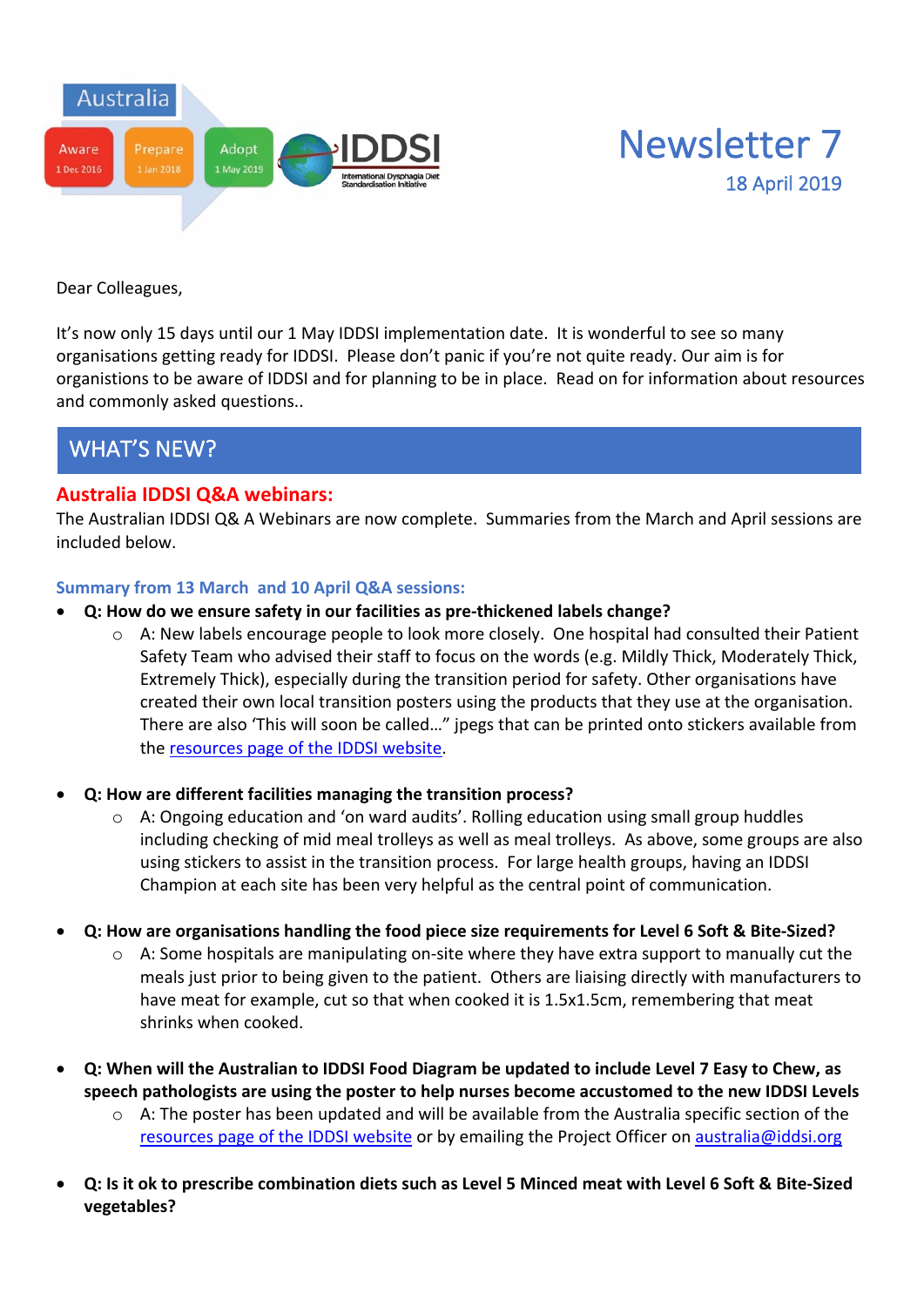- $\circ$  A: Yes, if the organisation is able to provide this type of diet, then this may offer people with dysphagia increased food texture variety and choices.
- **Q: Are the electronic diet and aged care mangement systems aware of IDDSI?**
	- $\circ$  A: Yes, information has been sent to many diet and aged care management systems. In addition to information coming from IDDSI, please also contact your electronic diet and aged care management teams to see how they can assist your transition to IDDSI.
- **Q: For paediatric Level 6 Soft & Bite-sized it feels like there is a big jump from 8x8mm to Level 7 Easy to Chew. Do you have any suggestions?**
	- o A: Consider including the adult food piece size for Level 6 Soft & Bite-sized (1.5x1.5cm) as a step up from Paediatric 8x8mm, and before commencing Level 7 Easy to Chew where there is no particle size restriction. Consider the the needs of the individual and what is required to meet their needs.
- **Q: Are paediatric hospitals that have developed recipes for thickened liquids using a range of different thickening agents typically used in paediatric dysphagia willing to share their recipes?**
	- $\circ$  A: If there are paediatric hospitals who have developed thickened liquid recipes willing to share their recipes and corresponding IDDSI levels, please email the Project Officer on australia@iddsi.org

# Using the IDDSI Flow Test with carbonated drinks, nutritional supplements, and other liquids

The IDDSI Flow Test is designed to measure the thickness of smooth homogenous liquids without lumps, fibres etc. Liquids thickened by hand that have small lumps in them will clog the syringe tip and affect the flow rate. IDDSI International has received some questions about using the IDDSI Flow Test with carbonated drinks and nutritional supplements. The following information has been provided by IDDSI.

**Carbonated drinks:** these are foams where you have a ratio of liquid to air. If there are just a few bubbles in the thick drink and it is pourable, it should be able to flow through the syringe and be classified as Level 1, 2 or 3. If there are so many bubbles that it won't flow through the syringe, then check with the IDDSI Fork Drip Test to see if it meets the reqirements for Level 3 Moderately Thick dripping in slow dollops continuously through the Fork, or Level 4 Extremely Thick where it holds in a mound above the fork with a small tail beneath it. At Level 4 Extremely Thick it also needs to pass the IDDSI Spoon Tilt Test to ensure that it is not too sticky. Be aware that if you have added thickener to the liquid it needs to be completely incorporated so that you don't end up with a mixed consistency of 'thick foam' and 'thin liquid'. This is visible in the Flow Test where you can see the foam in the bottom of the syringe and then the unthickened, thin liquid sitting on top of it. This alerts the clinician that the thickener has not acted upon the entirety of the liquid, only the foam. This is potentially a choking risk as it is a mixed consistency requiring oral skills to section out the foam and swallow it whilst also containing and managing the thin liquid portion in the mouth.

**Solution:** Ensure the thickener is well incorporated into the drink. This may need 5-10+ minutes to occur and should always be checked to make sure that all parts of the drink have been thickened, not just the foam portion.

**Nutritional Supplements:** Nutritional supplements have been identified by IDDSI as complex liquids. They behave differently to standard drinks such as water and juice, for example. Nutritional supplements are often difficult to thicken as there are ionic and microstructural interactions that occur with the ingredients in the nutritional supplement and the thickening agent. There are different interactions depending on whether the main ingredient in the thickener is starch or gum. When thickened by hand, some nutritional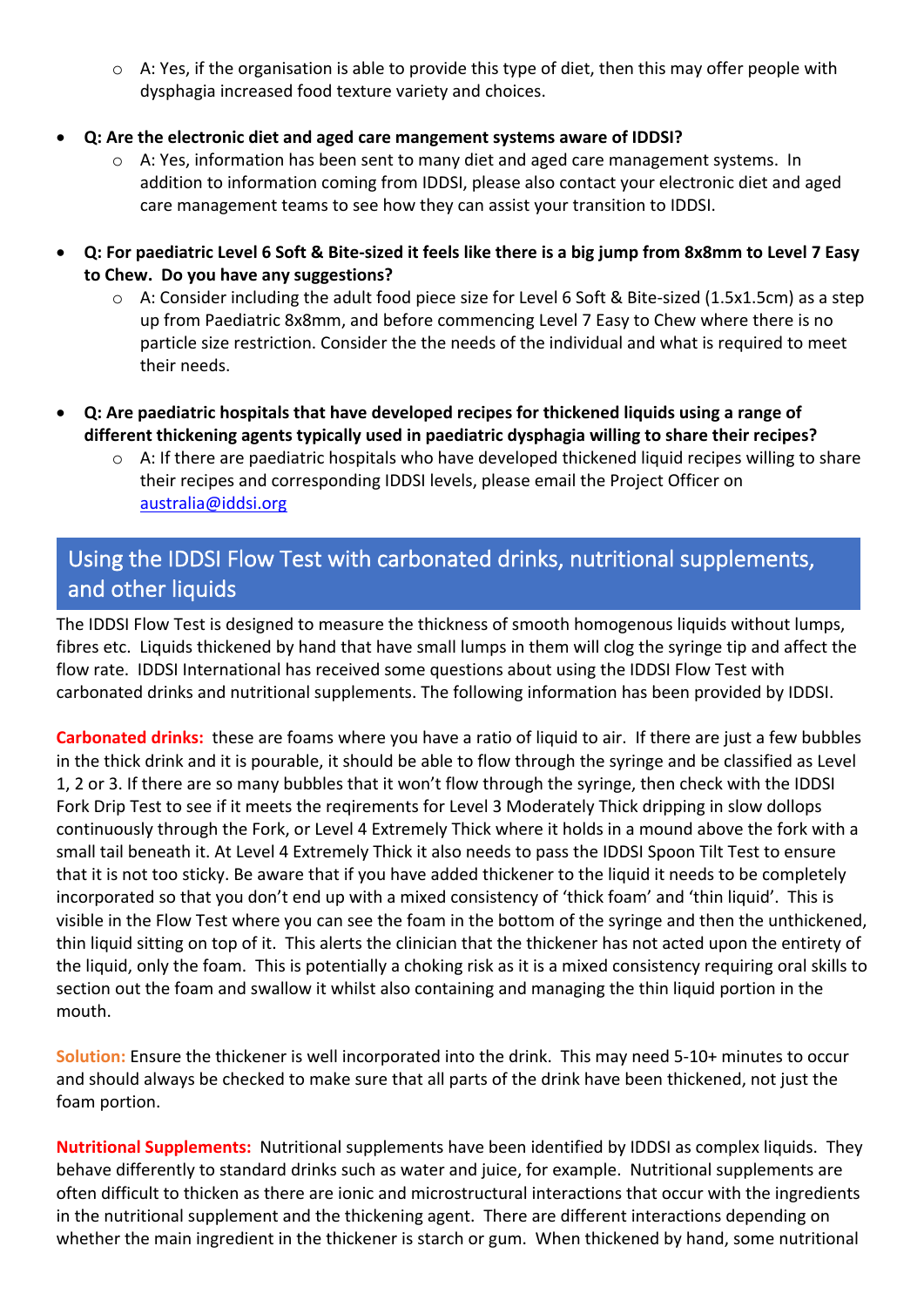supplements do not thicken at all, and some take a considerably long time to thicken (+ 20 mins). There are miniature solids particles within these drinks. Due to gravity these will flow more quickly towards the syringe tip and may cluster there causing slower flow, with the liquid portion sitting above them. This may give the impression of a thicker liquid on the IDDSI Flow Test than what the eye perceives.

**Solution:** Always ensure that the liquid is well mixed prior to testing. Test the liquid at least three times. You are looking for 2 readings that are within 1mL of each other for a consistent result. If you have 3 different readings, move to 5 tests. If you still cannot find 2 readings within 1mL of each other the liquid you are testing is not homoegeous and you need to determine whether it is safe to provide to someone with dysphagia. If you are at all concerned that the liquid appears thinner than IDDSI Flow Test use your clinical judgement to determine if it is safe for the person you are treating. For pre-thickened nutritional supplements, ensure that the solution is shaken well to disperse the tiny solids well throughout the liquid for optimal flow through the syringe. Again, if there are any concerns about the thickness level, use clinical judgement to determine if the thickness is safe for the person you are treating. Liquid indigestion medications must also be thoroughly shaken to ensure that the contents are thoroughly mixed before testing. Barium also requires good incorporation and stiring just prior to use so that the barium is well dispersed in the liquid.

# Questions: Syringe use for the IDDSI Flow Test in the kitchen and on the ward

#### **Q: Can syringes be used in the kitchen for the IDDSI Flow Test?**

A: Yes, syringes can be used in the kitchen. When used for the IDDSI Flow Test they are used as a testing tool. The sample used for testing should not be consumed or re-added to a batch. It should be used for testing purposes and then discarded.

**Comment:** There has been a push on medical wards to the use enteral syringes for enteral feeds. Some nurses are concerned that there are new syringes specifically for these purposes. IDDSI has assessed the dimensions of the enteral syringes and found they are not 61.5mm from the zero line to the 10mL line, the nozzle opening is different to the IDDSI recommended syringe and as a result they do not provide flow rates that are compatable with the IDDSI levels. Remember that the IDDSI Flow test is a testing tool – like a funnel. It is not intended that patients should ever be fed from the syringe. As in the kitchen, the sample used for testing to confirm a thickness level should be discarded after testing.

#### **Q: Can I use any 10mL syringe?**

A: No. You need to be sure that the 10mL syringe you use measures 61.5mm from the zero line to the 10mL line. You can also test by placing 10mL of water in the syringe and letting it flow for 10 secs. The water should run completely through the syringe in 7 secs. You can also use this method to see if a syringe that has been cleaned has any remaining particles in it. To comply with the IDDSI International flow test specifications the BD REF 302143 (10 mL) syringe should currently be used in Australia. At present, to the best of our knowledge, no other syringes available in Australia comply with the IDDSI Flow Test specifications at this time. There are different codes for this product in different parts of the world.

#### Resources

### **New RESOURCES**

**The Australian IDDSI Steering Committee is pleased to announce the availability of a generic presentation training Powerpoint**